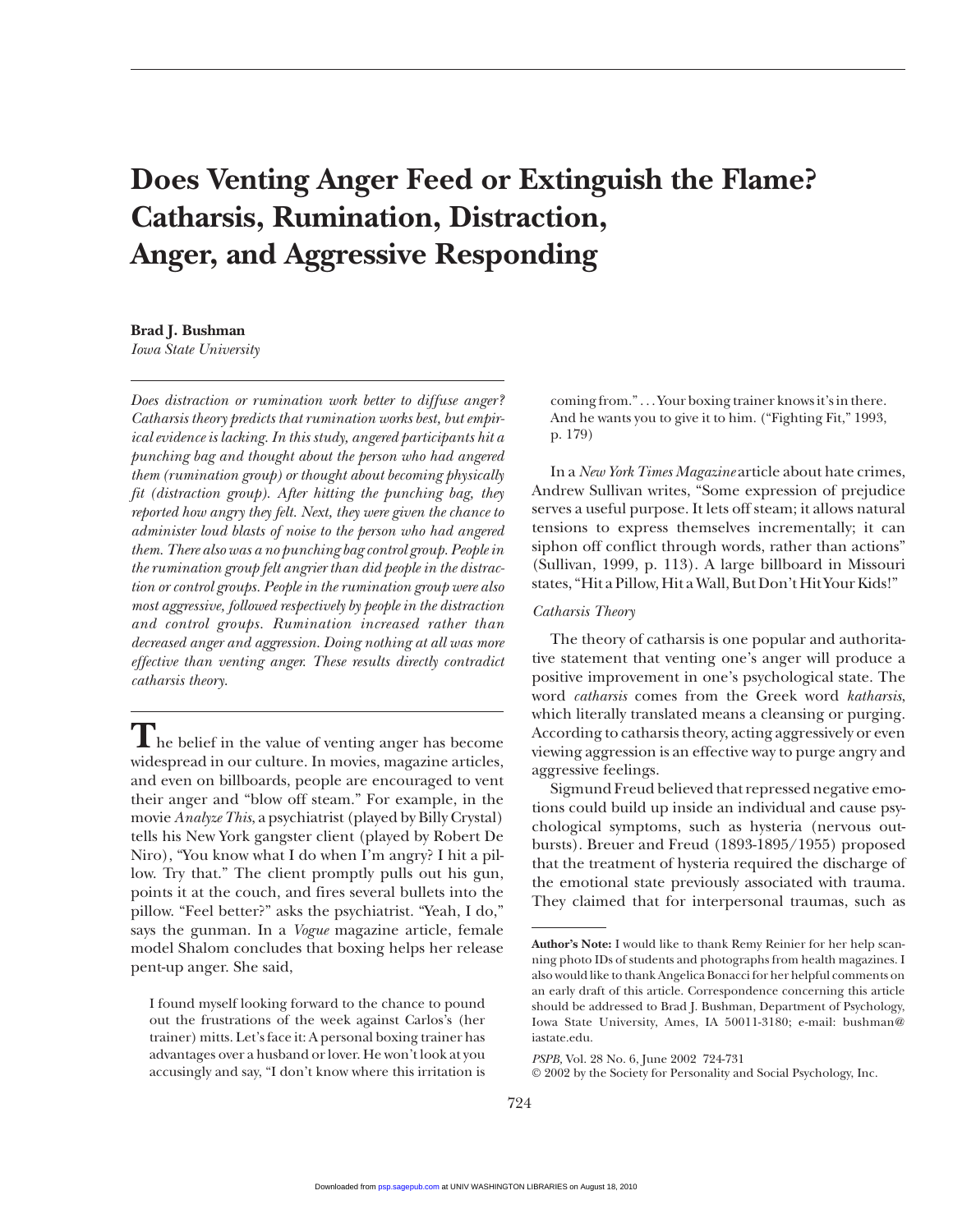insults and threats to the ego, emotional expression could be obtained through direct aggression: "The reaction of an injured person to a trauma has really only...a 'cathartic' effect if it is expressed in an adequate reaction like revenge" (p. 5). Breuer and Freud believed that expressing anger was much better than bottling it up inside.

Freud's therapeutic ideas on emotional catharsis form the basis of the hydraulic model of anger. The hydraulic model suggests that frustrations lead to anger and that anger, in turn, builds up inside an individual, similar to hydraulic pressure inside a closed environment, until it is released in some way. If people do not let their anger out but try to keep it bottled up inside, it will eventually cause them to explode in an aggressive rage. The modern theories of catharsis are based on this model. Catharsis is seen as a way of relieving the pressure that the anger creates inside the psyche. The core idea is that it is better to let the anger out here and there in little bits as opposed to keeping it inside as it builds up to the point at which a more dangerous explosion results.

If venting really does get anger "out of your system," then venting should decrease aggression because people are less angry. Almost as soon as psychology researchers began conducting scientific tests of catharsis theory, the theory ran into trouble. In one of the first experiments on the topic (Hornberger, 1959), participants first received an insulting remark from a confederate. Next, half of the participants pounded nails for 10 minutes an activity that resembles many of the "venting" techniques that people who believe in catharsis continue to recommend even today. The other half did not get a chance to vent their anger by pounding nails. After this, all participants had a chance to criticize the person who had insulted them. If catharsis theory is true, the act of pounding nails should reduce subsequent aggression. The results showed the opposite effect. The people who had hammered the nails were more (rather than less) hostile toward the confederate afterward than were the ones who did not get to pound any nails.

In 1973, Albert Bandura issued a statement calling for a moratorium on catharsis theory and the use of venting in therapy. Four years later, Geen and Quanty (1977) published their influential review of catharsis theory in *Advances in Experimental Social Psychology*. After reviewing the relevant data, they concluded that venting anger does not reduce aggression. If anything, they concluded, it makes people more aggressive afterward. More recent research has come to similar conclusions (e.g., Bushman, Baumeister, & Stack, 1999). Geen and Quanty also concluded that venting anger can reduce physiological arousal but people must express their anger directly against the provocateur. People also must believe that

the provocateur will not retaliate. Venting against substitute targets does not reduce arousal.

## *Cognitive Neoassociation Theory*

According to cognitive neoassociation theory (Berkowitz, 1993), aversive events (e.g., frustrations, provocations, hot temperatures) produce negative affect. Negative affect, in turn, automatically stimulates thoughts, memories, expressive motor reactions, and physiological responses associated with both fight and flight tendencies. The fight associations give rise to rudimentary feelings of anger, whereas the flight associations give rise to rudimentary feelings of fear.

Cognitive neoassociation theory posits that aggressive thoughts are linked together in memory, thereby forming an associative network. Once an aggressive thought is processed or stimulated, activation spreads out along the network links and primes or activates associated thoughts as well. Not only are associated aggressive thoughts linked together in memory, but thoughts are also linked along the same sort of associative lines to emotional reactions and action tendencies (Bower, 1981; Lang, 1979). Thus, the activation of aggressive thoughts can engender a complex of associations consisting of aggressive ideas, emotions related to violence, and the impetus for aggressive actions.

Cognitive neoassociation theory predicts that venting should increase rather than decrease angry feelings and aggressive behaviors. Venting involves behaving aggressively, often against "safe" inanimate objects. To vent, people punch pillows, wallop punching bags, beat on couches with foam baseball bats, throw dishes on the ground, kick trash cans, scream and swear into pillows, and so forth. In essence, venting is practicing how to behave aggressively. Such aggressive activity should prime aggressive thoughts, feelings, and behavioral tendencies, especially if the people think about the source of their anger while venting. Thus, venting should keep angry feelings active in memory and also should increase the likelihood of subsequent aggressive responses.

#### *Rumination and Distraction*

Most pop psychology and self-help books implicitly assume that people are ruminating about their provocateur while venting anger. Some authors, however, are more explicit. For example, John Lee (1993) gives the following advice to angry people in his popular book *Facing the Fire: Experiencing and Expressing Anger Appropriately*:

Punch a pillow or a punching bag. Punch with all the frenzy you can. If you are angry at a particular person, imagine his or her face on the pillow or punching bag, and vent your rage physically and verbally. You will be doing violence to a pillow or punching bag so that you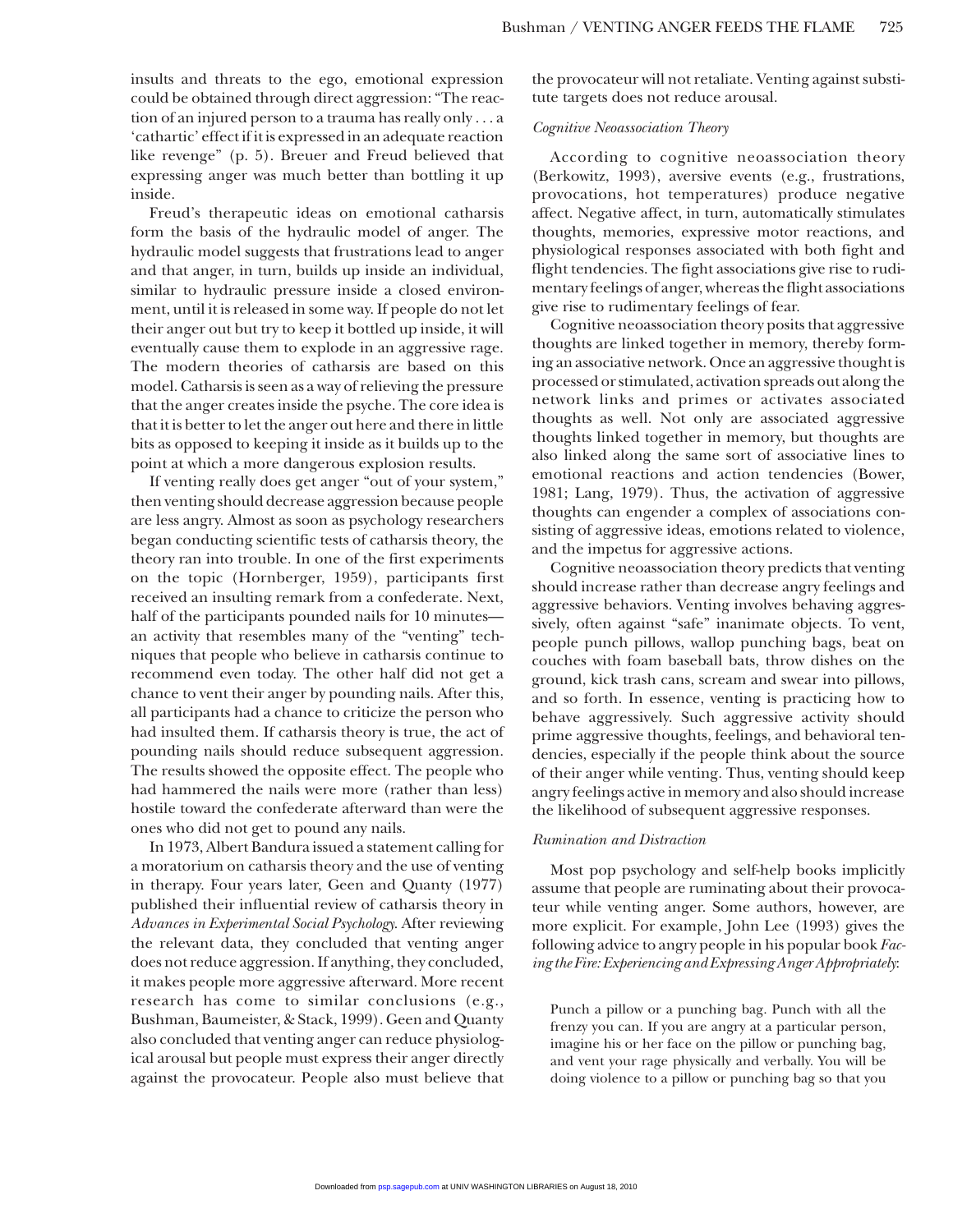can stop doing violence to yourself by holding in poisonous anger. (p. 96)

Some devices for venting anger make it easy for people to ruminate about their provocateur. For example, consider the following advertisement from a toy catalog:

WHEN YOU NEED SOMETHING THAT WON'T HIT BACK. *Wham-It* stands 42" tall and takes abuse from kids and adults alike. When you feel like you just have to strike out, *Wham-It* is always on call. New clear vinyl pocket lets you insert a photo or drawing.

Rumination is defined as "self-focused attention," or directing attention inward on the self, and particularly on one's negative mood (Lyubomirsky & Nolen-Hoeksema, 1995). Any process that serves to exacerbate a negative mood, such as rumination, should increase anger and aggression. In contrast, any process that distracts attention away from an angry mood should reduce anger and aggression. If provoked individuals are induced to think about how they feel, they will maintain, or exacerbate, their angry mood. If they are induced to think about something else, however, the anger will dissipate in time.

Previous research has shown that rumination increases angry feelings. In one study (Rusting & Nolen-Hoeksema, 1998), college students were angered by reading a story about a professor who treated a student unfairly and were told to imagine themselves in a similar situation. Some students ruminated by writing about emotion-focused and self-focused topics (i.e., "Why do you think the way you do"), whereas others were distracted by writing about nonemotional, irrelevant topics (i.e., "the layout of the local post office"). Participants who ruminated for 20 minutes reported being angrier than did participants who were distracted. Another study found that aggression toward an insulting confederate was decreased by having people solve distracting math problems (Konecni, 1974). Solving the math problems presumably distracted people from the source of their anger. Two other studies found that rumination increased displaced aggression after a minor triggering event (Bushman, Pedersen, Vasquez, Bonacci, & Miller, 2001). In Study 1, provoked participants focused attention on or away from their negative mood and later engaged in displaced aggression against a competent or fumbling confederate. Provoked participants who ruminated engaged in more displaced aggression against the fumbling confederate than did participants who were distracted. Study 2 replicated the findings from Study 1 using different operational definitions and a substantially longer (8-hour) rumination period.

To date, no research has examined the effects of rumination and distraction in the effects of venting activities

on anger and subsequent aggression. According to cognitive neoassociation theory, ruminating while venting should prime aggressive thoughts, feelings, and behavioral tendencies.

#### *Overview*

In the present study, 600 college students (300 men, 300 women) were first angered by another participant who criticized an essay they had written. In fact, there was no other participant. Next, participants were randomly assigned to rumination, distraction, or control groups. Participants in the rumination group hit a punching bag as long, as hard, and as many times as they wanted to. While they hit the bag, they were told to think about the other participant who had criticized their essay. For a visual aid, they were shown a photo ID of a same-sex college student described as the "other participant" on a 15 inch computer monitor. Participants in the distraction group also hit a punching bag as long, as hard, and as many times as they wanted to. While they hit the bag, they were told to think about becoming physically fit. As a visual aid, they were shown a photo ID of a same-sex athlete from a health magazine on a 15-inch computer monitor. Participants in the control group did not hit the punching bag. Instead, they sat quietly for a couple minutes while the experimenter supposedly worked on the other participant's computer. No attempt was made to reduce the anger of participants in the control group. Anger was measured using a mood form. Aggression was measured by allowing participants to blast their provocateur with loud and long noises through a pair of headphones on a competitive reaction time task. Catharsis theory would predict the lowest levels of anger and aggression among participants in the rumination condition. Cognitive neoassociation theory would predict the exact opposite results.

#### METHOD

#### *Participants*

Participants were 602 undergraduate college students (300 men and 302 women) enrolled in introductory psychology courses.1 Students received extra course credit in exchange for their voluntary participation. The data from 2 women were discarded because they refused to hit the punching bag. The final sample consisted of 300 men and 300 women. There were 100 men and 100 women in each of the three experimental conditions (i.e., rumination, distraction, control).

### *Procedure*

Participants were tested individually, but each was led to believe that he or she would be interacting with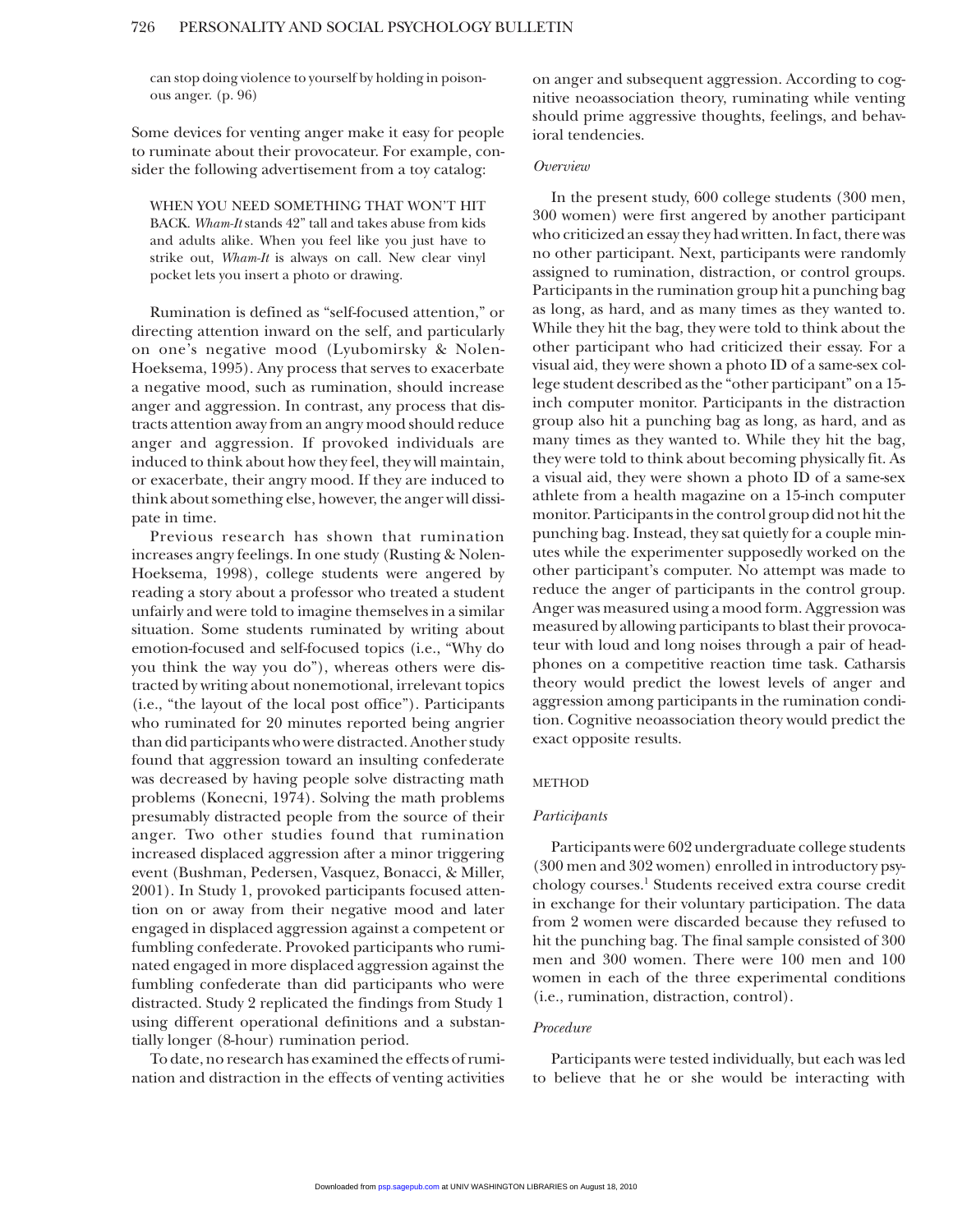another participant of the same sex. They were told that the researchers were studying first impressions.

After giving informed consent, each participant wrote a one-paragraph essay on abortion, either pro-choice or pro-life (whichever the participant supported). After finishing, the participant's essay was taken away to be shown to the other participant (who was in fact nonexistent) for evaluation. Meanwhile, the participant was permitted to evaluate the partner's essay, which expressed the opposite view on abortion (e.g., if the participant's essay was pro-choice, the partner's essay was pro-life).

A short time later, the experimenter brought the participant's own essay back with comments ostensibly made by the other participant. All participants received bad evaluations consisting of negative ratings on organization, originality, writing style, clarity of expression, persuasiveness of arguments, and overall quality. The ratings ranged from –10 to –8 on a 21-point scale ranging from –10 (*very bad*) to +10 (*very good*). There was also a handwritten comment stating "This is one of the worst essays I have read!" Previous research has shown that this procedure makes people quite angry (e.g., Bushman & Baumeister, 1998; Bushman, Baumeister, & Phillips, 2001; Bushman et al., 1999).

After reading the evaluation, the participants rated how much they wanted to perform each of 10 activities on a list. Included in this list of activities was "hitting a punching bag." Other activities included playing solitaire, reading a short story, watching a comedy, and playing a computer game. Ratings were made on a 10-point scale ranging from 1 (*not at all*) to 10 (*extremely*).

The punching bag manipulation came next. Two thirds of participants received the punching bag procedure. If the participant did not rank the punching bag activity first, the experimenter asked if the participant would be willing to hit the punching bag, explaining that ratings were needed for each activity on the list and that more ratings were needed for the punching bag activity. By requesting the participant to agree, we were able to ensure that the punching bag activity was the result of choice by all participants, including those who had not originally listed it as their top choice.

Participants who received the punching bag procedure were told that because physical appearance could influence their impression of their partner, a coin would be tossed to determine whether they would know what their partner looked like. On the basis of the coin toss, participants were assigned to rumination or distraction conditions. Participants in the rumination condition were told that they would know what their partner looked like. On a 15-inch computer monitor, participants were shown a photo ID of another Iowa State University student of the same sex. The experimenter actually rolled a die to determine which of six photo IDs to

show. The names and identification numbers were removed from all IDs. The experimenter then gave the participant some boxing gloves and demonstrated how to hit the 70-pound punching bag (Everlast, Model 4820). Participants were told that they should think about their partner while hitting the bag.<sup>2</sup>

Participants in the distraction condition were told that they would not know what their partner looked like. Instead of thinking about their partner while hitting the bag, they were told to think about becoming physically fit. Instead of seeing a photo ID of their partner on the computer screen, they saw a photo of someone of the same sex exercising. The photos were taken from fitness magazines and the experimenter rolled a die to determine which photo to show.

Participants in both the rumination and distraction condition were told that their partner would not see them (due to the coin toss). The participant was left alone to hit the punching bag. They were told they could hit it as long and as many times as they wanted to. Because there was an intercom system in the participant's room, the experimenter was able to time how long the participant hit the bag and count the number of times the participant hit the bag. The experimenter also rated how hard the participant hit the bag on a 10-point scale ranging from 1 (*very soft*) to 10 (*very hard*). The experimenter also asked the participant how hard he or she hit the bag (using the same 10-point scale). Participants then indicated how much they enjoyed hitting the punching bag on a 10-point scale ranging from 1 (*not at all*) to 10 (*extremely*).

Participants in the control condition did not hit the punching bag. Instead, they sat quietly for 2 minutes. The justification for the delay was that the experimenter was fixing their partner's computer. No attempt was made to reduce participant's anger during the 2-minute delay. Instead, participants in the no punching bag group did nothing at all. This allowed a test of the hypothesis that angry people are better off doing nothing at all than engaging in cathartic activities.

Next, participants completed a mood form that measured anger and positive affect. The anger measure consisted of 15 adjectives (e.g., *angry*, *annoyed*, *furious*) from the hostility subscale of the revised Multiple Affect Adjective Checklist (Zuckerman & Lubin, 1985). The positive affect measure consisted of 10 adjectives (e.g., *alert*, *determined*, *enthusiastic*) from the positive affect subscale of the Positive and Negative Affect Schedule (Watson, Clarke, & Tellegen, 1988). Watson and his colleagues define positive affect as a state of "high energy, full concentration, and pleasurable engagement" (p. 1063). All adjectives were rated along a 5-point Likerttype scale, where  $1 = \text{very slightly or not at all, } 2 = \text{a little, } 3 =$ *moderately*,4= *quite a bit*, and 5 = *extremely*. Participants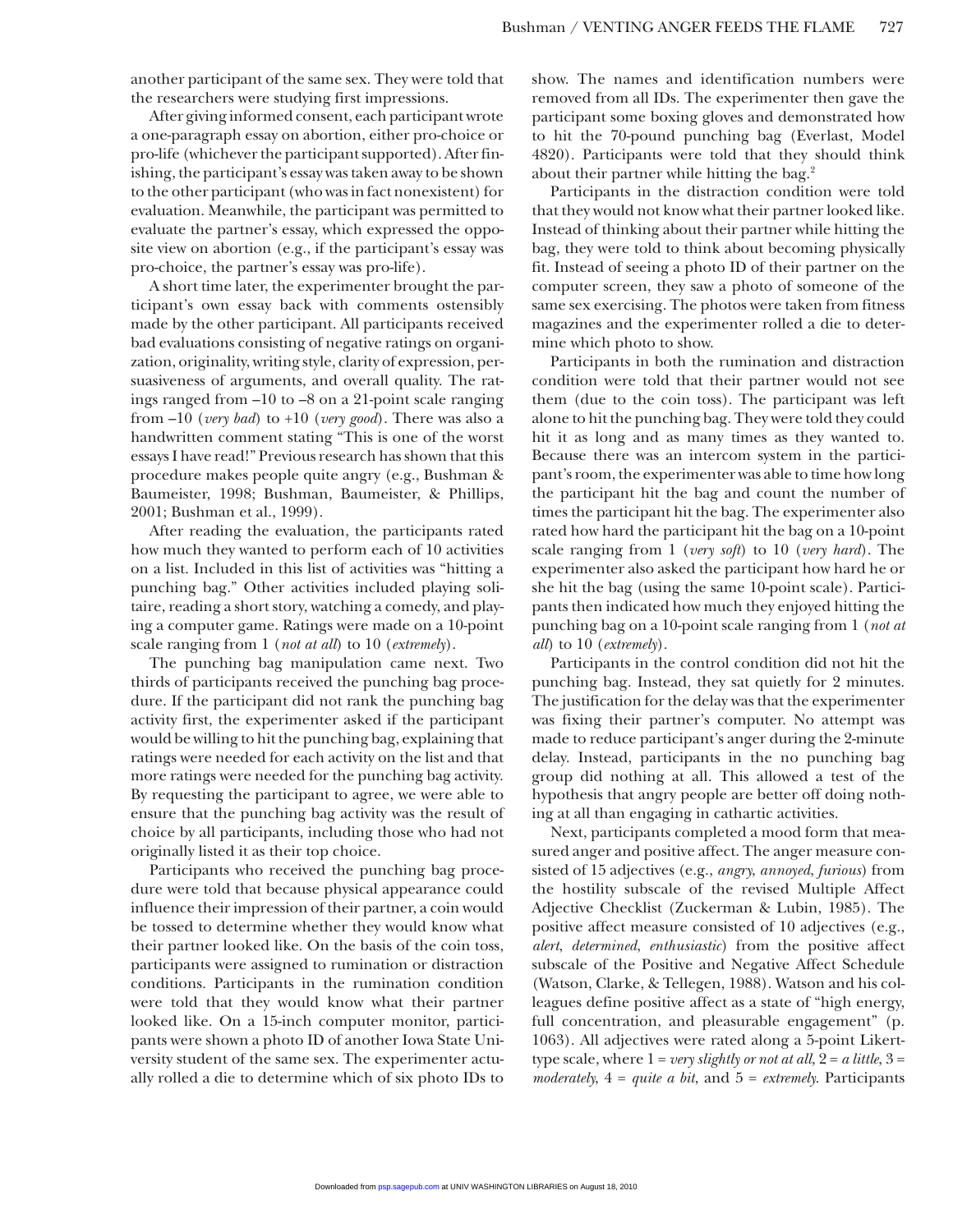were told to "indicate to what extent you feel this way right now, that is, at the present moment." The alpha coefficients for the measures of anger and positive affect were .88 and .89, respectively.

The next part of the procedure was presented as a competitive reaction time task, based on a paradigm developed by Taylor (1967). Previous studies have established the construct validity of this paradigm (e.g., Bernstein, Richardson, & Hammock, 1987; Giancola & Zeichner, 1995). The participant was told that he or she and the partner would have to press a button as fast as possible on each trial and whoever was slower would receive a blast of noise. The participant was permitted to set in advance the intensity of the noise that the other person would receive between 60 decibels (level 1) and 105 decibels (level 10) if the other lost. A nonaggressive no-noise setting (level 0) also was offered. In addition to deciding the intensity, the winner decided the duration of the loser's suffering because the duration of the noise depended on how long the winner held the button pressed down. In effect, each participant controlled a weapon that could be used to blast the other person if the participant won the competition to react faster.

The reaction time task consisted of 25 trials. After the initial (no provocation) trial, the remaining 24 trials were divided into three blocks with eight trials in each block. Within each block of trials, the other participant set random noise levels (ranging from 65 decibels to 100 decibels) and random noise durations (ranging from 0.25 seconds to 2.5 seconds). The participant heard noise on half of the trials within each block (randomly determined). An iMac computer controlled the events in the reaction time task and recorded the noise levels and noise durations the participant set for the other person. The white noise was delivered through a pair of Telephonics TDH-39P headphones.

Half of participants completed the mood form first, followed by the competitive reaction time task. The other half of the participants completed the competitive reaction time task first, followed by the mood checklist. A full oral debriefing (with probe for suspicion) followed. Because none of the participants expressed any suspicion, all 600 were included in the data analyses.

#### **RESULTS**

#### *Preliminary Analyses*

#### *COUNTERBALANCE ORDER*

Counterbalance order did not significantly influence responses on any of the measures (*p*s > .05). Thus, data from the two counterbalance orders were combined for subsequent analyses.

#### *PUNCHING BAG PREFERENCE*

It was important to determine whether participants in the three groups differed in their desire to hit the punching bag after they had been angered. Because participants were randomly assigned to conditions, no differences were expected. We also tested for sex differences in punching bag preferences. Because aggressive activities are more socially acceptable among men than among women, punching bag preferences were expected to be higher among men.

*Desire to hit the punching bag*. Ratings of how much participants wanted to hit the punching bag were analyzed using a 3 (rumination, distraction, control)  $\times$  2 (men, women) analysis of variance. Men wanted to hit the punching bag more than did women, *M* = 4.33, *SD*= 2.77, and *M* = 3.10, *SD* = 2.33, *F*(1, 588) = 33.87, *p* < .0001, *d* = 0.48. As expected, the effects involving experimental condition were nonsignificant (*p*s > .05).

*Punching bag selected as top activity choice*. Whether participants selected hitting a punching bag as their top choice of activities was a dichotomous variable  $(1 =$ selected hitting a punching bag as top choice,  $0 =$ selected another activity as top choice). Thus, these data were analyzed using a 3 (rumination, distraction, control)  $\times$  2 (men, women) log-linear analysis. Men were more likely to select hitting a punching bag as their top choice than were women,  $6\%$  and  $1\%, \chi^2(1, N = 600) =$ 6.58,  $p < .01$ ,  $\phi = .13$ . As expected, the effects involving experimental condition were nonsignificant ( $p$ s > .05).

#### *PUNCHING BAG MEASURES*

It was important to test whether participants in the rumination group vented more than did participants in the distraction group.

*How hard the punching bag was hit*. The intraclass correlation between experimenter and participant ratings of how hard the bag was hit was .69 (Shrout & Fleiss, 1979). The same pattern of results also was found for the two ratings. Thus, the two ratings were averaged.

Overall, men hit the punching bag harder than did women, *M* = 6.69, *SD* = 2.05, and *M* = 4.73, *SD* = 1.88, *F*(1, 396) = 99.14, *p* < .0001, *d* = 1.00. No other effects were significant ( $p_s > .05$ ).

*Number of times punching bag was hit*. Participants who thought about becoming physically fit hit the punching bag more times than did participants who thought about the person who insulted them,  $M = 127.5$ ,  $SD = 63.5$ , and *M* = 112.2, *SD* = 57.5, *F*(1, 396) = 6.31, *p* < .05, *d* = 0.25. In other words, participants in the rumination group vented less than did participants in the distraction group. No other effects were significant (*p*s > .05).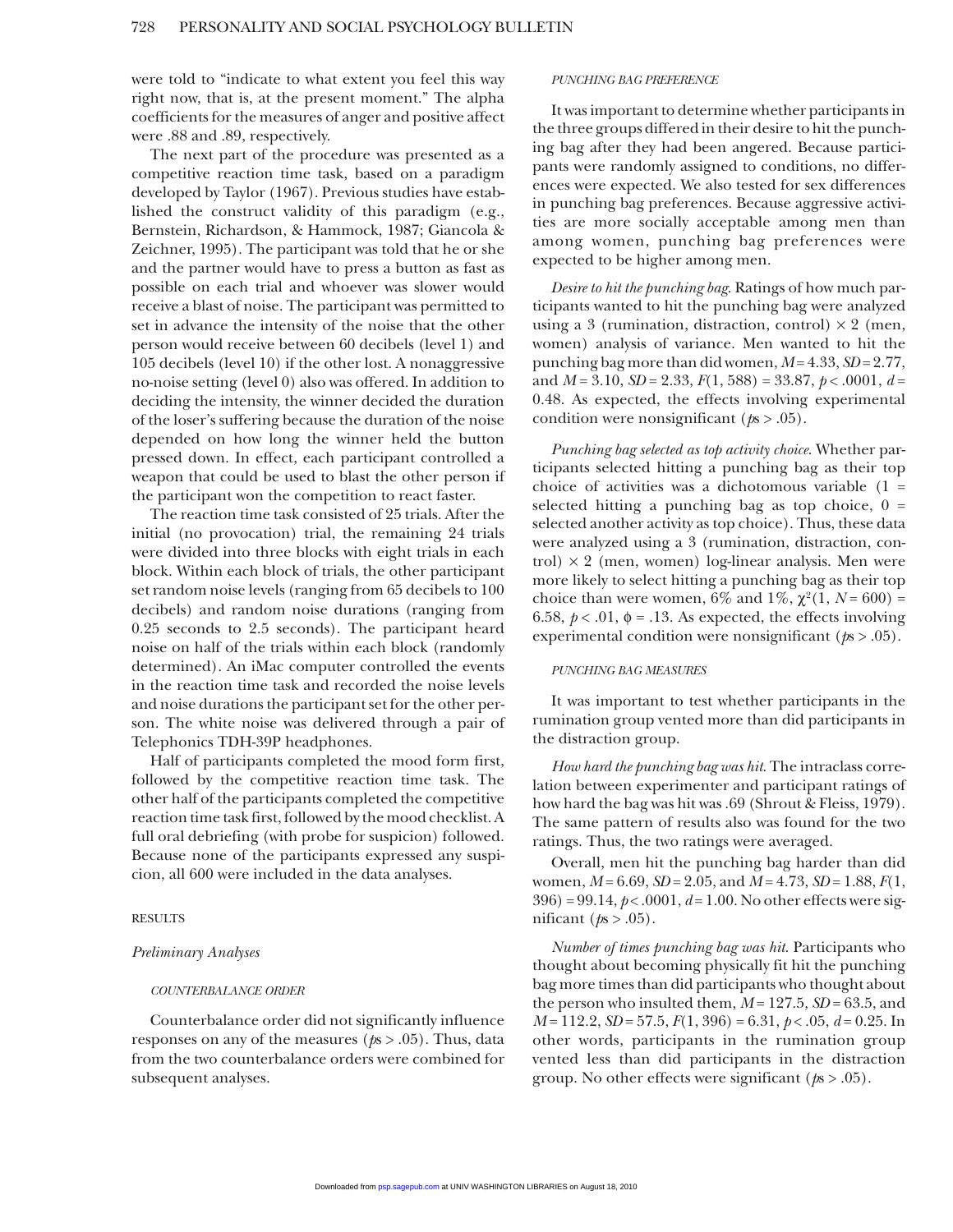*Time spent hitting punching bag*. No significant effects were found for time spent hitting the punching bag (*p*s > .05).

*Enjoyed hitting the punching bag*. Men enjoyed hitting the punching bag more than did women,  $M = 6.11$ ,  $SD =$ 2.53, and  $M = 4.96$ ,  $SD = 2.51$ ,  $F(1, 396) = 20.85$ ,  $p < .0001$ ,  $d = 0.46$ . No other effects were significant ( $p_s > .05$ ).

#### *Primary Analyses*

#### *POSITIVE MOOD*

There was no significant effect for experimental condition on positive mood,  $F(2, 594) = 0.24$ ,  $p > .05$  (see Table 1). Regardless of the condition they were in, men were in a more positive mood than were women, *M* = 31.51, *SD* = 7.85, and *M* = 28.12, *SD* = 7.40,  $F(1, 594)$  = 29.31,  $p < .0001$ ,  $d = 0.44$ .

#### *ANGER*

There was a main effect for experimental condition on anger, *F*(2, 594) = 5.23, *p* < .01 (see Table 1). Participants in the rumination group felt more angry than did participants in the distraction and control groups,  $t(594) = 2.20, p < .05, d = 0.22,$  and  $t(594) = 3.15, p < .005,$ *d* = 0.31. Participants in distraction and control groups did not differ in terms of how angry they felt,  $t(594) =$ 0.95,  $p > .05$ .

#### *AGGRESSIVE BEHAVIOR*

The same pattern of results was found for the two measures of aggression—noise intensity and noise duration. Thus, the two measures were standardized and summed to form a more reliable measure of aggression. The same pattern of results also was obtained on Trial 1 and on the remaining 24 trials of the competitive reaction-time task. Thus, the responses on the 25 trials were standardized and summed.

There was a main effect for experimental condition on aggression, *F*(2, 594) = 5.03, *p* < .01 (see Table 1). Participants in the rumination group were more aggressive than participants in the control group,  $t(594) = 3.17$ ,  $p < .005$ ,  $d = 0.30$ . Participants in the distraction group were more aggressive than participants in the control group and were less aggressive than participants in the rumination group, although neither difference was statistically significant, *t*s(594) = 1.68 and 1.49, *p*s > .05. Men were also more aggressive than were women,  $M = 0.44$ , *SD* = 1.62, and *M* = –0.44, *SD* = 0.99, *F*(1, 594) = 66.52, *p* <  $.0001, d = 0.33.$ 

#### DISCUSSION

Does venting anger extinguish or feed the flame? The results from the present research show that venting to reduce anger is like using gasoline to put out a fire—it only feeds the flame. By fueling aggressive thoughts and

**TABLE 1: Anger and Aggression Levels for Participants in the Control, Distraction, and Rumination Groups**

| Measure       | Control           | Distraction                 | Rumination             |
|---------------|-------------------|-----------------------------|------------------------|
| Positive mood | 29.61(7.34)       | 29.71(7.86)                 | $30.11_{\circ}$ (8.23) |
| Anger         | $26.25_k$ (10.98) | $27.32_k$ (10.88)           | 29.78 (11.56)          |
| Aggression    | $-0.21b$ (1.27)   | $0.01_{\text{ab}}$ $(1.39)$ | 0.21, (1.54)           |

NOTE: *n* = 200 in each group. Standard deviations are in parentheses. Subscripts refer to within-row comparisons. Means having the same subscript are not significantly different at the .05 significance level.

feelings, venting also increases aggressive responding. People who walloped the punching bag while thinking about the person who had provoked them were the most angry and the most aggressive in the present experiment. Venting did not lead to a more positive mood either.

People in the distraction group were less angry than were people in the rumination group, but they were not less aggressive. Thus, performing an aggressive activity such as hitting a punching bag can increase aggression even if people are distracted while performing the activity.

In the present experiment, people were best off doing nothing at all than venting their anger. No attempt was made to reduce anger or aggressive impulses in the control group. Even so, anger and aggression levels were lowest in the control group. The results might have been more dramatic if participants in the control group actively sought to reduce their angry feelings.

Overall, the present results support cognitive neoassociation theory (Berkowitz, 1993) and directly contradict catharsis theory. Venting while ruminating about the source of provocation kept aggressive thoughts and angry feelings active in memory and only made people more angry and more aggressive. These results provide one more nail in the coffin containing catharsis theory.

#### *Magnitude of Observed Effects*

Although the effects obtained in the present study were small to moderate in size (see Cohen, 1988), they are in the opposite direction predicted by catharsis theory. In the present study, the distraction activity was an aggressive one—angered people hit a punching bag. Larger effects might have been obtained if distraction activity would have been a nonaggressive one, such as working a crossword puzzle. Similarly, larger effects might have been obtained if angered people would have engaged in a behavior incompatible with anger and aggression, such as watching a funny TV program or petting a puppy (e.g., Baron, 1976, 1983).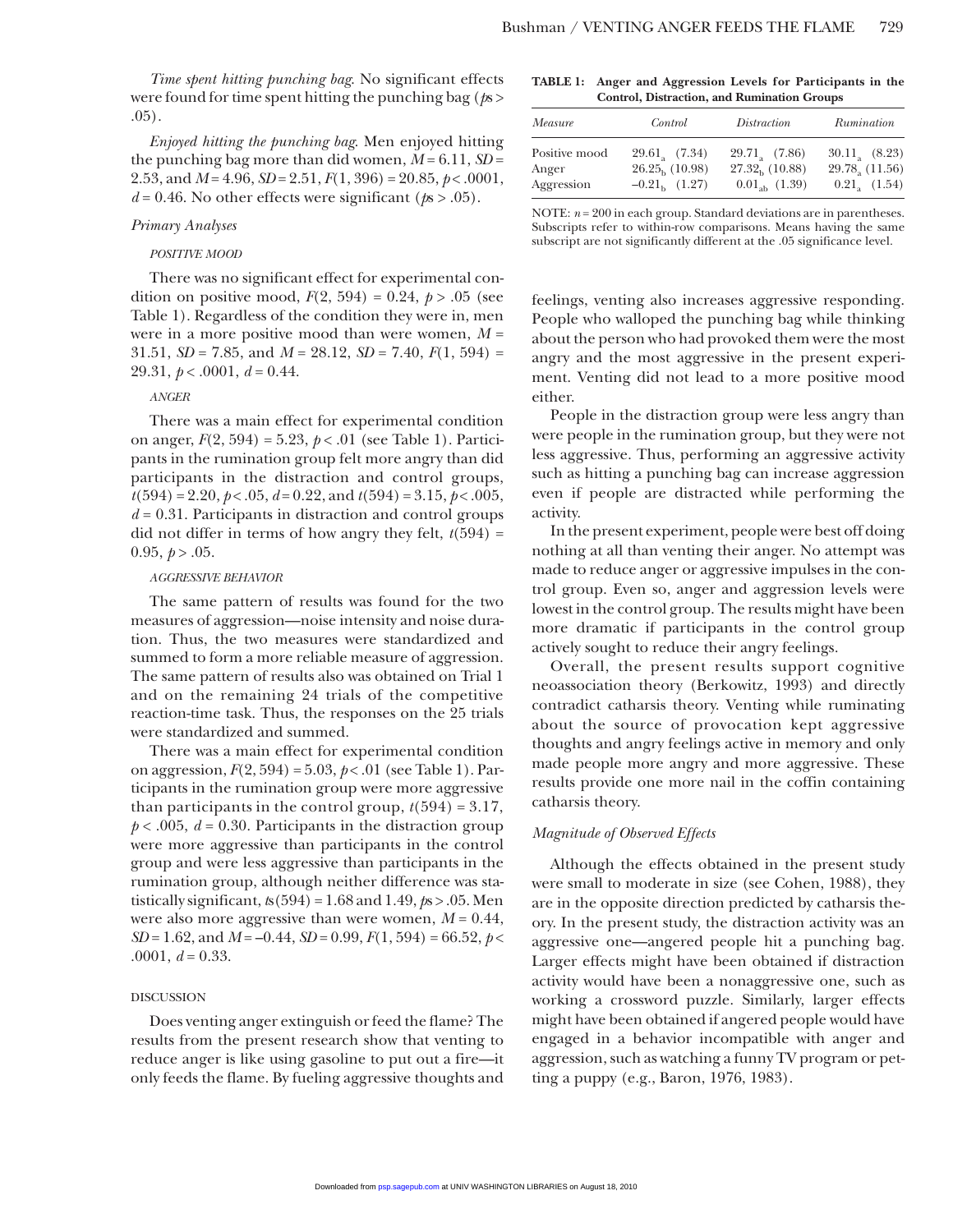#### *Can These Findings Be Due to Arousal?*

One well-known finding in psychology is that arousal enhances whatever response is dominant (e.g., Cottrell & Wack, 1967; Criddle, 1971; Eysenck, 1975; Markovsky & Berger, 1983; Zajonc, Heingartner, & Herman, 1969; Zajonc & Sales, 1966). This finding is central to the drive theory of social facilitation (e.g., Geen & Bushman, 1987, 1989). Walloping a punching bag for a few minutes can certainly increase arousal levels. Because participants in the present study all were provoked, it seems likely that aggression would be a dominant response for them. Arousal cannot, however, explain the pattern of results obtained in the present study. If the results were due to arousal, people in the distraction group should have been more aggressive than people in the rumination group because they hit the punching bag a greater number of times. The results, however, were in the opposite direction.

# *Is Intense Physical Activity an Effective Technique for Managing Anger?*

If used as a form of distraction, intense physical activity does not necessarily increase anger, even if the activity is aggressive in nature (e.g., hitting a punching bag). Physical activity should, however, increase anger if the person is provoked after engaging in the intense physical activity. According to excitation transfer theory, the arousal from the physical activity will be misattributed to the provocation and will therefore transfer to the provocation (e.g., Zillmann, 1979). Mislabeling the arousal from the physical activity as anger would therefore increase aggressive responding (e.g., Zillmann, Katcher, & Milavsky, 1972). In the present study, participants were provoked before engaging in an intense physical activity, so excitation transfer should not occur. Although it might be good for your heart, intense physical activity is probably not an effective technique for reducing anger and aggression.

#### *Conclusion*

Catharsis theory predicts that venting anger should get rid of it and should therefore reduce subsequent aggression. The present findings, as well as previous findings, directly contradict catharsis theory (e.g., Bushman et al., 1999; Geen & Quanty, 1977). For reducing anger and aggression, the worst possible advice to give people is to tell them to imagine their provocateur's face on a pillow or punching bag as they wallop it, yet this is precisely what many pop psychologists advise people to do. If followed, such advice will only make people angrier and more aggressive.

#### **NOTES**

1. According to Cohen (1988), most of the effects in the social sciences are small to moderate in size. I assumed that the effect obtained in the present study would be in this range. A power analysis (Cohen, 1988) revealed that with power = .80 and two-sided significance level = .05, 400 participants were needed in each group to detect a small effect (i.e., *d* = 0.20) and 64 participants were needed in each group to detect a moderate effect (i.e., *d* = 0.50). Thus, the present study included 200 participants in each group.

2. One man in the rumination group became so angry while hitting the punching bag that he also punched a hole in the laboratory wall.

#### **REFERENCES**

- Bandura, A. (1973). *Aggression: A social learning theory analysis*. Englewood Cliffs, NJ: Prentice Hall.
- Baron, R. A. (1976). The reduction of human aggression: A field study of the influence of incompatible reactions. *Journal of Applied Social Psychology*, *6*, 260-274.
- Baron, R. A. (1983). The control of human aggression: An optimistic perspective. *Journal of Social and Clinical Psychology*, *1*, 97-119.
- Berkowitz, L. (1993). *Aggression: Its causes, consequences, and control.* New York: McGraw-Hill.
- Bernstein, S., Richardson, D., & Hammock, G. (1987). Convergent and discriminant validity of the Taylor and Buss measures of physical aggression. *Aggressive Behavior*, *13*, 15-24.
- Bower, G. (1981). Mood and memory. *American Psychologist*, *36*, 129- 148.
- Breuer, J., & Freud, S. (1955). *Studies on hysteria* (Standard ed., Vol. II). London: Hogarth. (Original work published 1893-1895)
- Bushman, B. J., & Baumeister, R. F. (1998). Threatened egotism, narcissism, self-esteem, and direct and displaced aggression: Does self-love or self-hate lead to violence? *Journal of Personality and Social Psychology*, *75*, 219-229.
- Bushman, B. J., Baumeister, R. F., & Phillips, C. M. (2001). Do people aggress to improve their mood? Catharsis beliefs, affect regulation opportunity, and aggressive responding. *Journal of Personality and Social Psychology*, *81*, 17-32.
- Bushman, B. J., Baumeister, R. F., & Stack, A. D. (1999). Catharsis, aggression, and persuasive influence: Self-fulfilling or self-defeating prophecies? *Journal of Personality and Social Psychology*, *76*, 367- 376.
- Bushman, B. J., Pedersen, W. C., Vasquez. E. A., Bonacci, A. M., & Miller, N. (2001). *Chewing on it can chew you up: Effects of rumination on displaced aggression triggered by a minor event*. Manuscript submitted for publication.
- Cohen, J. (1988). *Statistical power analysis for the behavioral sciences* (2nd ed.). New York: Academic Press.
- Cottrell, N. B., & Wack, D. L. (1967). Energizing effects of cognitive dissonance upon dominant and subordinate responses. *Journal of Personality and Social Psychology*, *6*, 132-138.
- Criddle, W. D. (1971).The physical presence of other individuals as a factor in social facilitation. *Psychonomic Science*, *22*, 229-230.
- Eysenck, M. W. (1975). Effects of noise, activation level, and response dominance on retrieval from semantic memory. *Journal of Experimental Psychology: Human Learning and Memory*, *1*, 143-148.
- Fighting fit. (1993, July). *Vogue*, *183*, 176-179.
- Geen, R. G., & Bushman, B. J. (1987). Drive theory: The effects of socially engendered arousal. In B. Mullen & G. R. Goethals (Eds.), *Theories of group behavior* (pp. 89-109). New York: Springer-Verlag.
- Geen, R. G., & Bushman, B. J. (1989). The arousing effects of social presence. In H. Wagner & A. Manstead (Eds.), *Handbook of psychophysiology* (pp. 261-281). New York: John Wiley.
- Geen, R. G., & Quanty, M. B. (1977). The catharsis of aggression: An evaluation of a hypothesis. In L. Berkowitz (Ed.), *Advances in experimental social psychology* (Vol. 10, pp. 1-37). New York: Academic Press.